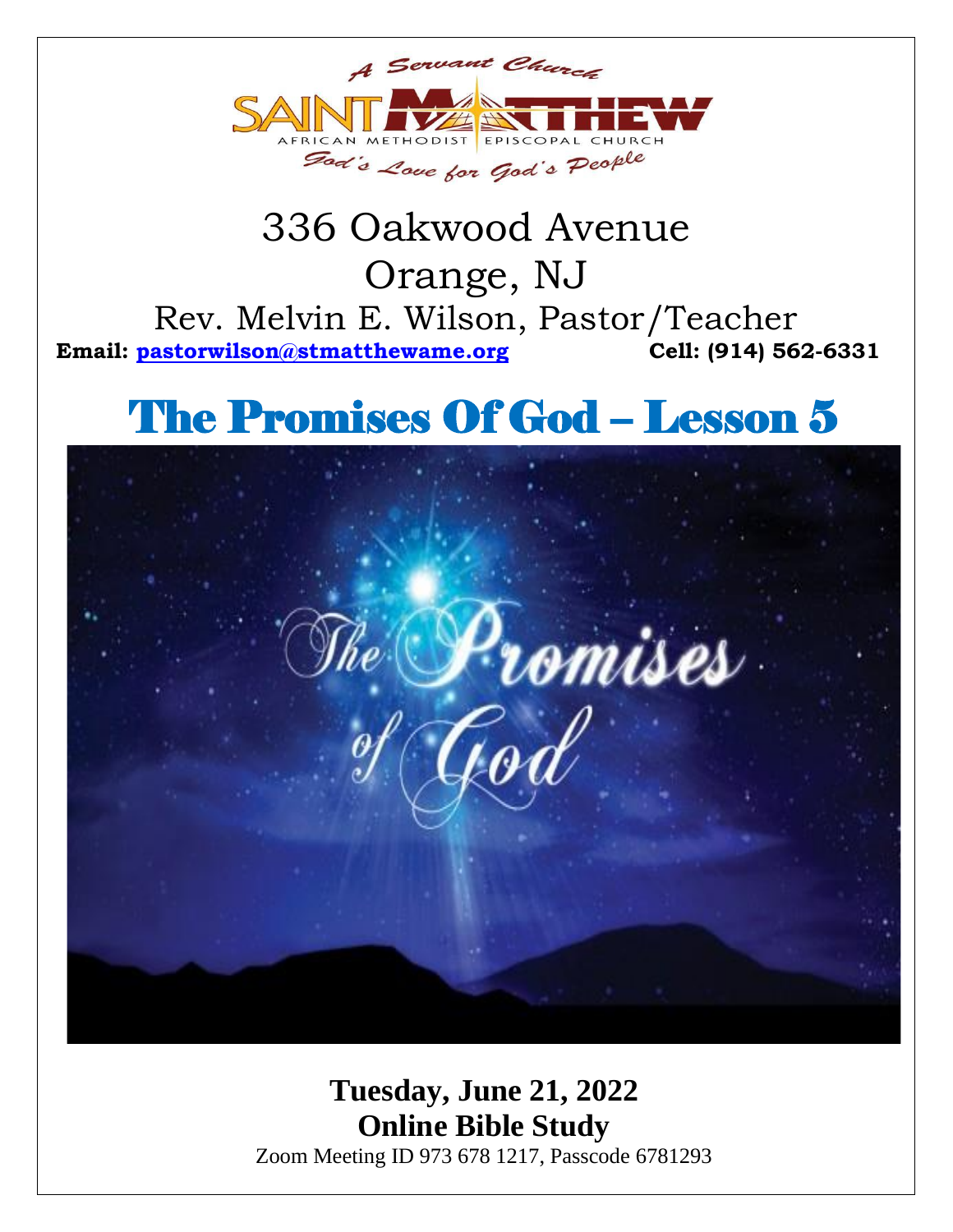## **I. 1 THESSALONIANS 4:13-18: AN UNCONDITIONAL PROMISE OF GOD**

**<sup>13</sup>** Brothers and sisters, we do not want you to be uninformed about those who sleep in death, so that you do not grieve like the rest of mankind, who have no hope. **<sup>14</sup>** For we believe that Jesus died and rose again, and so we believe that God will bring with Jesus those who have fallen asleep in him. **<sup>15</sup>** According to the Lord's word, we tell you that we who are still alive, who are left until the coming of the Lord, will certainly not precede those who have fallen asleep. **<sup>16</sup>** For the Lord himself will come down from heaven, with a loud command, with the voice of the archangel and with the trumpet call of God, and the dead in Christ will rise first. **<sup>17</sup>** After that, we who are still alive and are left will be caught up together with them in the clouds to meet the Lord in the air. And so we will be with the Lord forever. **<sup>18</sup>** Therefore encourage one another with these words.

## **II. ANALYSIS & CONTEXT OF THE TEXT**

- A. This is a familiar but challenging text.
	- 1. Familiar because…
	- 2. Challenging because…
- B. The basic textual question; "What happens to someone once they die?"

## **III. DEATH IS A PROCESS**

- 1. Everyone has to die.
- 2. Grieving is natural.
	- a. Those who grieve **who have hope**.
	- b. Those who grieve **who have no hope**.
- 3. A major shift from focusing on the death of individuals to the significance of the death and resurrection of Jesus Christ. Because of the resurrection:
	- a. "God will bring with Jesus those who have fallen asleep (died) in him.
- 4. No mention in this text of any earthly services, funeral, etc.
- 5. The living will not "precede" those who have died before them.
	- a. Precede them to where? For what?
- 6. "The Lord himself will…"
	- a. Come down from heaven
	- b. Come with a loud command
	- c. Come with the voice of the archangel
	- d. Come with the trumpet call of God. 2 other passages where this idea is mentioned.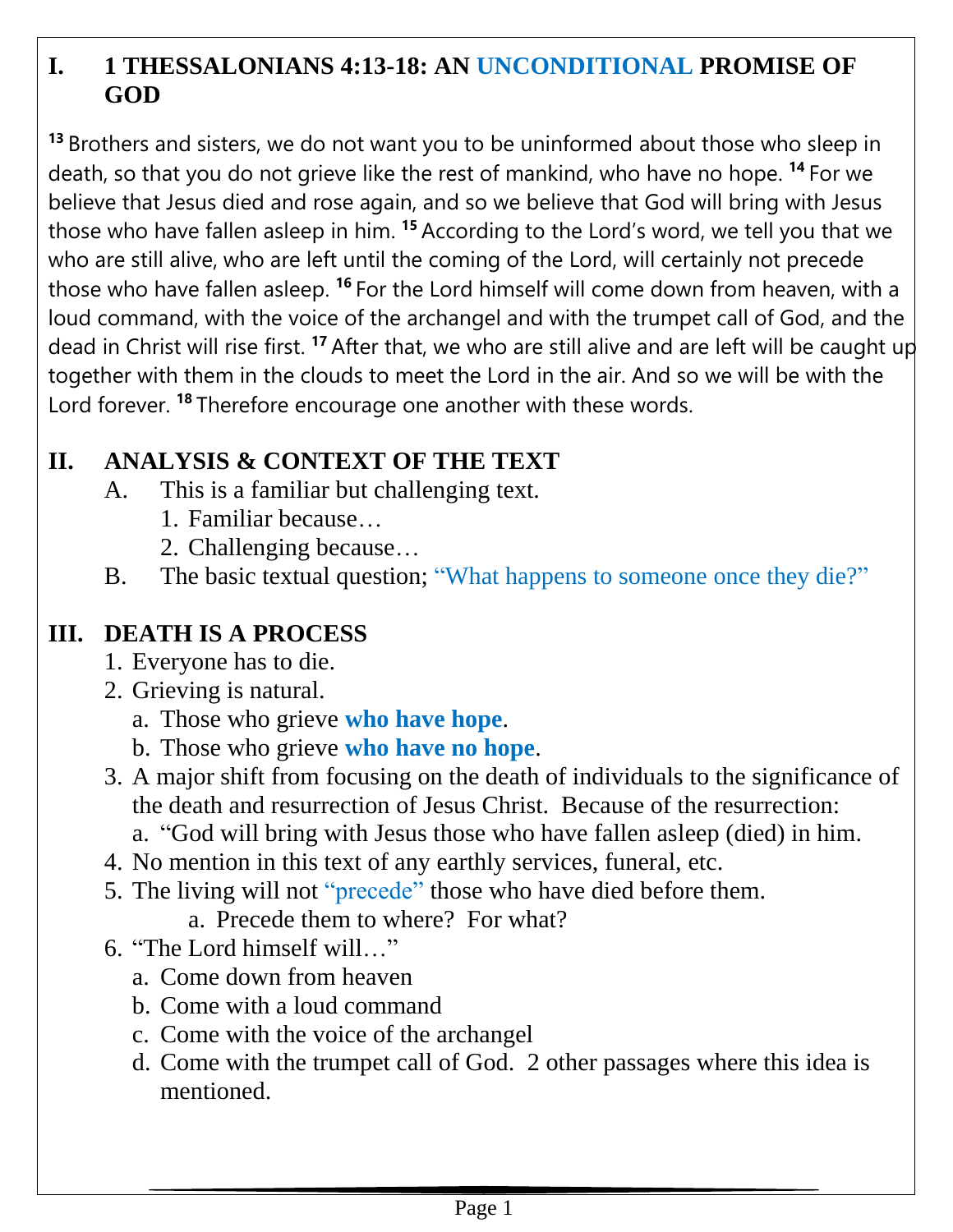#### **Matthew 24:26-31**

**<sup>26</sup>** "So if anyone tells you, 'There he is, out in the wilderness,' do not go out; or, 'Here he is, in the inner rooms,' do not believe it. **<sup>27</sup>** For as lightning that comes from the east is visible even in the west, so will be the coming of the Son of Man. **<sup>28</sup>** Wherever there is a carcass, there the vultures will gather. **<sup>29</sup>** "Immediately after the distress of those days "'the sun will be darkened, and the moon will not give its light; the stars will fall from the sky, and the heavenly bodies will be shaken.' <sup>30</sup> "Then will appear the sign of the Son of Man in heaven. And then all the peoples of the earth will mourn when they see the Son of Man coming on the clouds of heaven, with power and great glory. **<sup>31</sup>** And he will send his angels with a loud trumpet call, and they will gather his elect from the four winds, from one end of the heavens to the other.

## **1 Corinthians 15:12-57**

**<sup>12</sup>** But if it is preached that Christ has been raised from the dead, how can some of you say that there is no resurrection of the dead? **<sup>13</sup>** If there is no resurrection of the dead, then not even Christ has been raised. <sup>14</sup> And if Christ has not been raised, our preaching is useless and so is your faith. **<sup>15</sup>** More than that, we are then found to be false witnesses about God, for we have testified about God that he raised Christ from the dead. But he did not raise him if in fact the dead are not raised. <sup>16</sup> For if the dead are not raised, then Christ has not been raised either. **<sup>17</sup>** And if Christ has not been raised, your faith is futile; you are still in your sins. **<sup>18</sup>** Then those also who have fallen asleep in Christ are lost. **<sup>19</sup>** If only for this life we have hope in Christ, we are of all people most to be pitied. **<sup>20</sup>** But Christ has indeed been raised from the dead, the firstfruits of those who have fallen asleep. **<sup>21</sup>** For since death came through a man, the resurrection of the dead comes also through a man. **<sup>22</sup>** For as in Adam all die, so in Christ all will be made alive. **<sup>23</sup>** But each in turn: Christ, the firstfruits; then, when he comes, those who belong to him. **<sup>24</sup>** Then the end will come, when he hands over the kingdom to God the Father after he has destroyed all dominion, authority and power. **<sup>25</sup>** For he must reign until he has put all his enemies under his feet. <sup>26</sup> The last enemy to be destroyed is death. <sup>27</sup> For he "has put everything under his feet." Now when it says that "everything" has been put under him, it is clear that this does not include God himself, who put everything under Christ. **<sup>28</sup>** When he has done this, then the Son himself will be made subject to him who put everything under him, so that God may be all in all. **<sup>29</sup>** Now if there is no resurrection, what will those do who are baptized for the dead? If the dead are not raised at all, why are people baptized for them? **<sup>30</sup>** And as for us, why do we endanger ourselves every hour? <sup>31</sup> I face death every day—yes, just as surely as I boast about you in Christ Jesus our Lord. **<sup>32</sup>** If I fought wild beasts in Ephesus with no more than human hopes, what have I gained? If the dead are not raised, "Let us eat and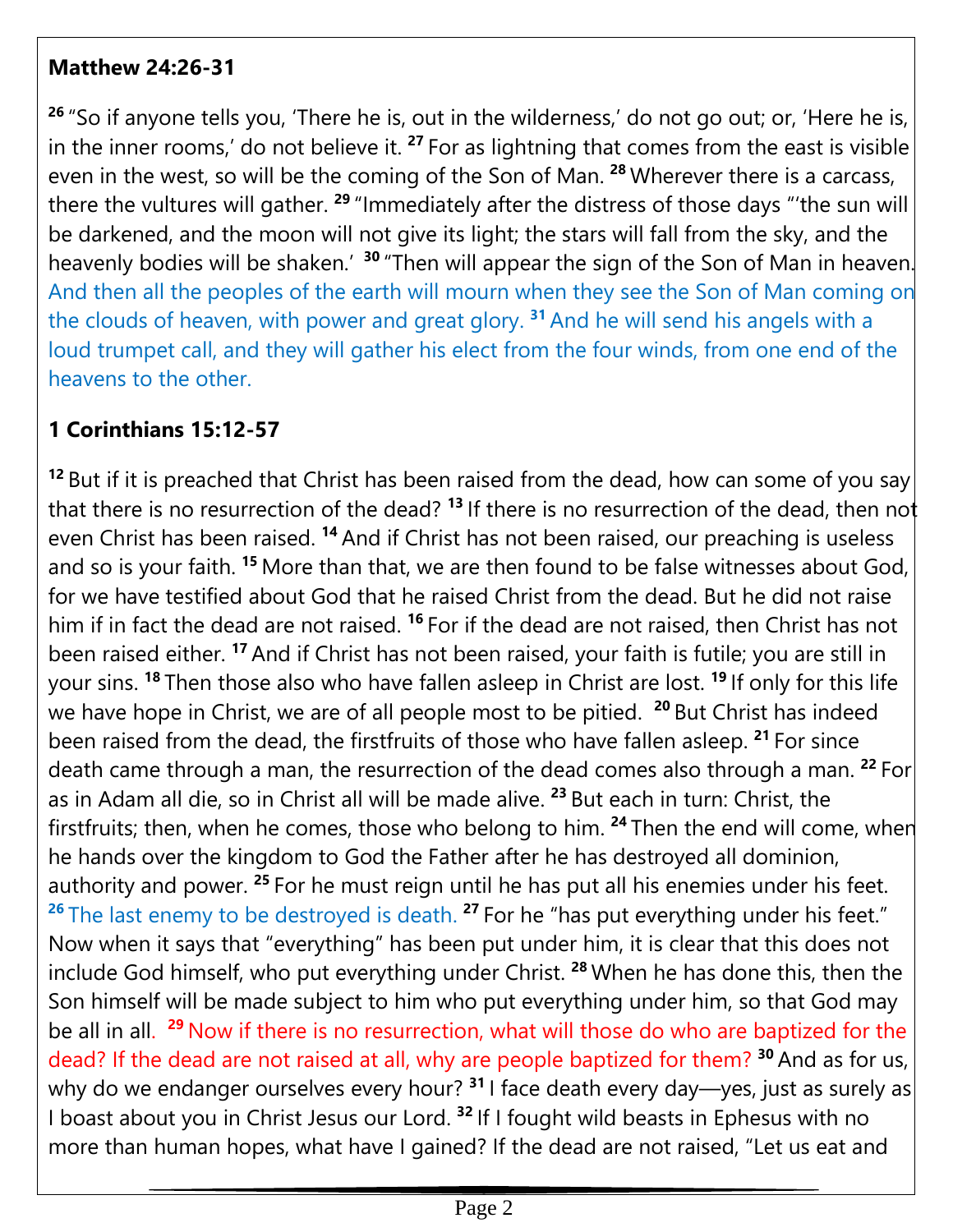drink, for tomorrow we die." **<sup>33</sup>** Do not be misled: "Bad company corrupts good character." **<sup>34</sup>** Come back to your senses as you ought, and stop sinning; for there are some who are ignorant of God—I say this to your shame. **<sup>35</sup>** But someone will ask, "How are the dead raised? With what kind of body will they come?" **<sup>36</sup>** How foolish! What you sow does not come to life unless it dies. **<sup>37</sup>** When you sow, you do not plant the body that will be, but just a seed, perhaps of wheat or of something else. <sup>38</sup> But God gives it a body as he has determined, and to each kind of seed he gives its own body. **<sup>39</sup>** Not all flesh is the same: People have one kind of flesh, animals have another, birds another and fish another. **<sup>40</sup>** There are also heavenly bodies and there are earthly bodies; but the splendor of the heavenly bodies is one kind, and the splendor of the earthly bodies is another. **<sup>41</sup>** The sun has one kind of splendor, the moon another and the stars another; and star differs from star in splendor. **<sup>42</sup>** So will it be with the resurrection of the dead. The body that is sown is perishable, it is raised imperishable; **<sup>43</sup>** it is sown in dishonor, it is raised in glory; it is sown in weakness, it is raised in power; <sup>44</sup> it is sown a natural body, it is raised a spiritual body. If there is a natural body, there is also a spiritual body. **<sup>45</sup>** So it is written: "The first man Adam became a living being"; the last Adam, a life-giving spirit. **<sup>46</sup>** The spiritual did not come first, but the natural, and after that the spiritual. **<sup>47</sup>** The first man was of the dust of the earth; the second man is of heaven. <sup>48</sup> As was the earthly man, so are those who are of the earth; and as is the heavenly man, so also are those who are of heaven. **<sup>49</sup>** And just as we have borne the image of the earthly man, so shall we<sup>[\[g\]](https://www.biblegateway.com/passage/?search=1+cor+15&version=NIV#fen-NIV-28768g)</sup> bear the image of the heavenly man. <sup>50</sup> declare to you, brothers and sisters, that flesh and blood cannot inherit the kingdom of God, nor does the perishable inherit the imperishable. **<sup>51</sup>** Listen, I tell you a mystery: We will not all sleep, but we will all be changed— **<sup>52</sup>** in a flash, in the twinkling of an eye, at the last trumpet. For the trumpet will sound, the dead will be raised imperishable, and we will be changed. **<sup>53</sup>** For the perishable must clothe itself with the imperishable, and the mortal with immortality. **<sup>54</sup>** When the perishable has been clothed with the imperishable, and the mortal with immortality, then the saying that is written will come true: "Death has been swallowed up in victory." **<sup>55</sup>** "Where, O death, is your victory? Where, O death, is your sting?" **<sup>56</sup>** The sting of death is sin, and the power of sin is the law. **<sup>57</sup>** But thanks be to God! He gives us the victory through our Lord Jesus Christ.

- e. The dead in Christ will rise first. (I thought the dead went to heaven?)
- f. The living will be caught up together with the dead in the clouds to meet the Lord in the air.
- g. This is how Paul indicates that people either go to heaven or meet Jesus when he comes again.
- h. Knowing about the process ought to be an encouragement. "Therefore encourage one another with these words." (verse 18)